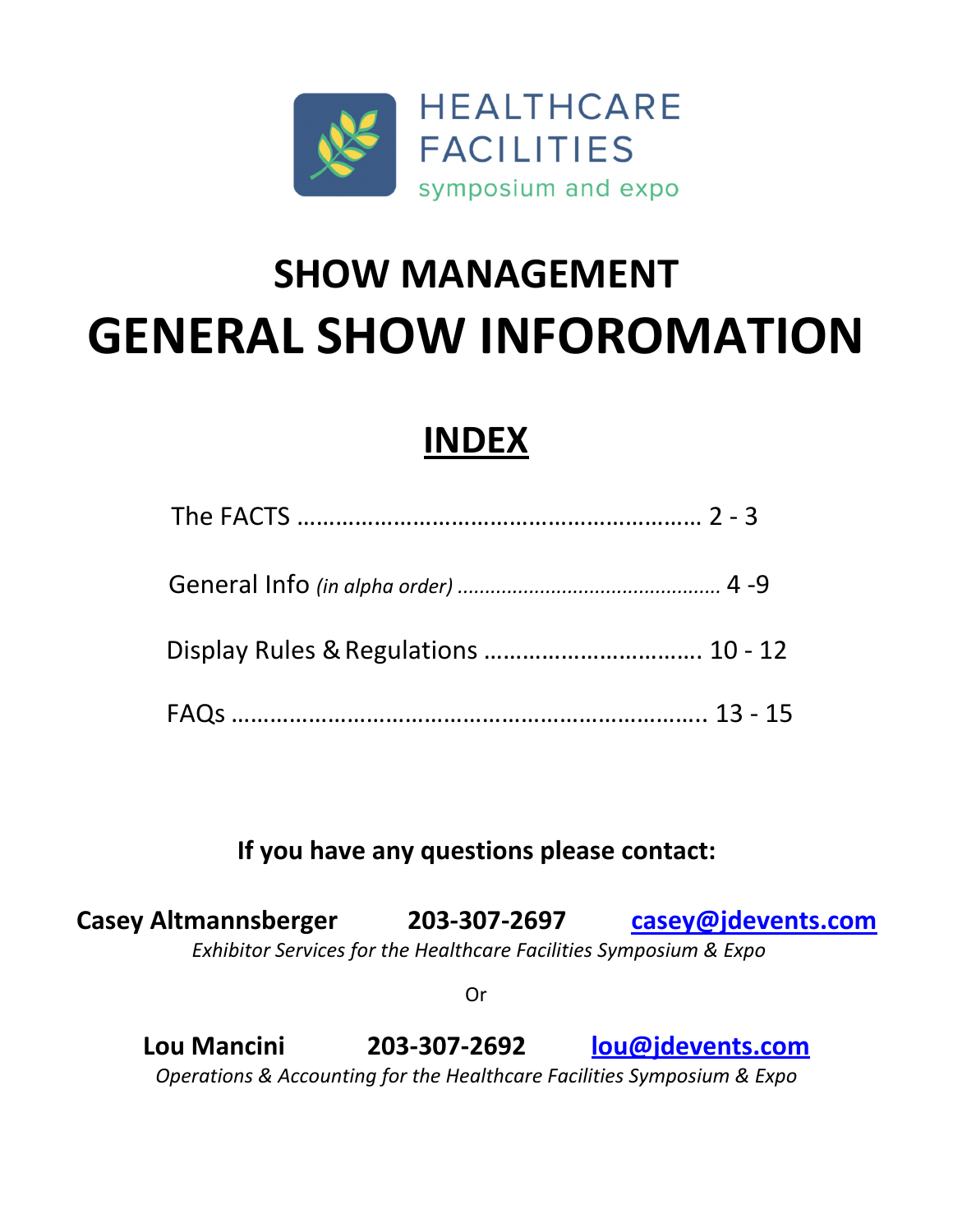

# **The FACTS**

#### **Exhibitor Move‐In Dates & Times**

Monday, September 26 1:00 PM – 4:00 PM Tuesday, September 27 8:00 AM – 3:30 PM

All exhibits must be fully installed by 3:30 PM on Tuesday, September  $27^{th}$ .

#### **Exhibition Dates & Times**

Tuesday, September 27 4:00 PM - 6:00 PM Wednesday, September 28 10:30 AM ‐ 3:00 PM

#### **Exhibitor Move‐Out Dates & Times**

Wednesday, September 28 3:00 PM - 8:00 PM

Freight carriers should check in by 6:00 PM on Wednesday, September 28<sup>th</sup> to ensure all exhibitor materials are removed from the facility by the move out deadline.

#### **Venue Location**

Long Beach Convention Center 300 E Ocean Blvd Long Beach, CA 90802

#### **Show Management‐Contact Information**

The following is a list of key contacts at the Healthcare Facilities Symposium & Expo. Feel free to contact any one from show management should you have any questions or concerns.

| <b>NAME</b>              | <b>TITLE</b>              |              | <b>TELEPHONE NUMBER</b> | <b>E-MAIL ADDRESS</b> |
|--------------------------|---------------------------|--------------|-------------------------|-----------------------|
| Lou Mancini              | Operations                |              | 203-307-2692            | lou@jdevents.com      |
| Casey Altmannsberger     | <b>Exhibitor Services</b> |              | 203-307-2697            | casey@jdevents.com    |
| Ann Belz                 | Sales Director            |              | 203-307-2695            | ann@jdevents.com      |
| Jenabeth Ferguson        | Symposium Director        |              | 203-307-2696            | jenabeth@jdevents.com |
| <b>Show Colors</b>       |                           |              |                         |                       |
| Back Drape: Blue & White | Side Drape: Blue          | Carpet: Blue |                         |                       |

#### **Standard Booth Provisions**

Your booth (10' x 10) includes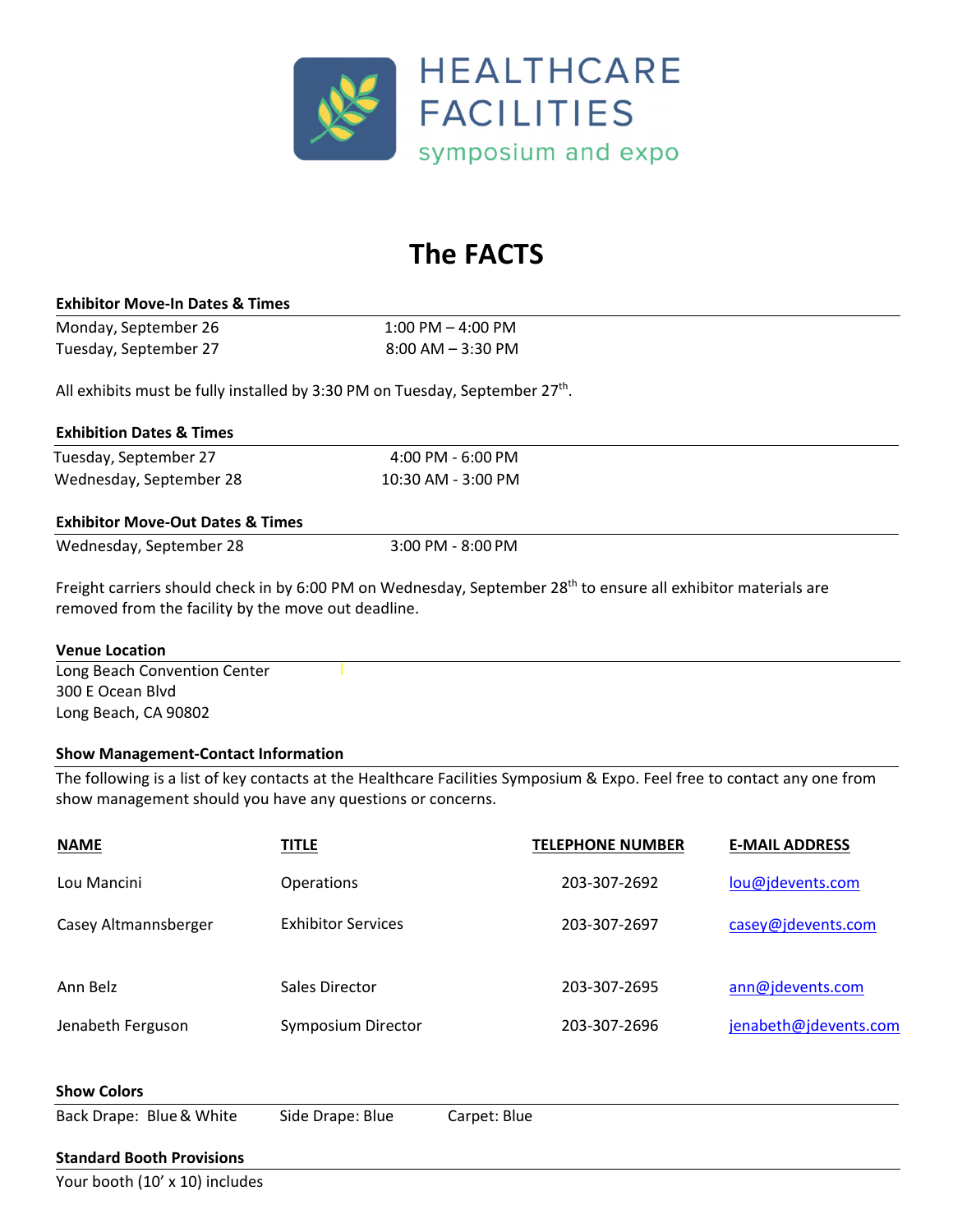- 8' high back drape and 3' side rails in show colors
- A 7" x 44" identificationsign

**Convenient Booth package** exhibitors have more than the standard booth provisions. Please contact Casey Altmannsberger (203-307-2697, casey@jdevents.com) for information on what comes with your booth or if you need to know if you're a convenient booth package exhibitor.

Union labor may be required for installation and dismantle. Please read the UNION RULES & REGULATIONS for clarification.

#### **Shipping Information**

| <b>Advanced Warehouse</b>                                                                                                                         | Starting:<br>Ending:                                                                                                                                                                                                                                                                 | August 29<br>September 19 (Shipments will be accepted after this date but additional<br>charges apply)<br>Warehouse receiving hours are 8:00 a.m. to 3:30 p.m. Monday through<br>Friday. |  |
|---------------------------------------------------------------------------------------------------------------------------------------------------|--------------------------------------------------------------------------------------------------------------------------------------------------------------------------------------------------------------------------------------------------------------------------------------|------------------------------------------------------------------------------------------------------------------------------------------------------------------------------------------|--|
| <b>Shipping Label:</b>                                                                                                                            |                                                                                                                                                                                                                                                                                      | If required, provide your carrier with this phone number: (888) 508-5054                                                                                                                 |  |
| Exhibiting Company Name / Booth #<br><b>Healthcare Facilities Symposium &amp; Expo</b><br>C/O Freeman<br>3456 E Miraloma Ave<br>Anaheim, CA 92806 |                                                                                                                                                                                                                                                                                      |                                                                                                                                                                                          |  |
| <b>Direct To Show Site Shipping</b>                                                                                                               | September 26<br>Shipments arriving before these dates may be refused by the facility. Any<br>charges incurred for early freight accepted by the facility will be the<br>responsibility of the exhibitor.<br>If required, provide your carrier with this phone number: (888) 508-5054 |                                                                                                                                                                                          |  |
| Shipping Label:<br>Exhibiting Company Name / Booth #                                                                                              |                                                                                                                                                                                                                                                                                      |                                                                                                                                                                                          |  |
| <b>Healthcare Facilities Symposium &amp; Expo</b>                                                                                                 |                                                                                                                                                                                                                                                                                      |                                                                                                                                                                                          |  |

C/O Freeman Long Beach Convention Center 300 E Ocean Blvd Long Beach, CA 90802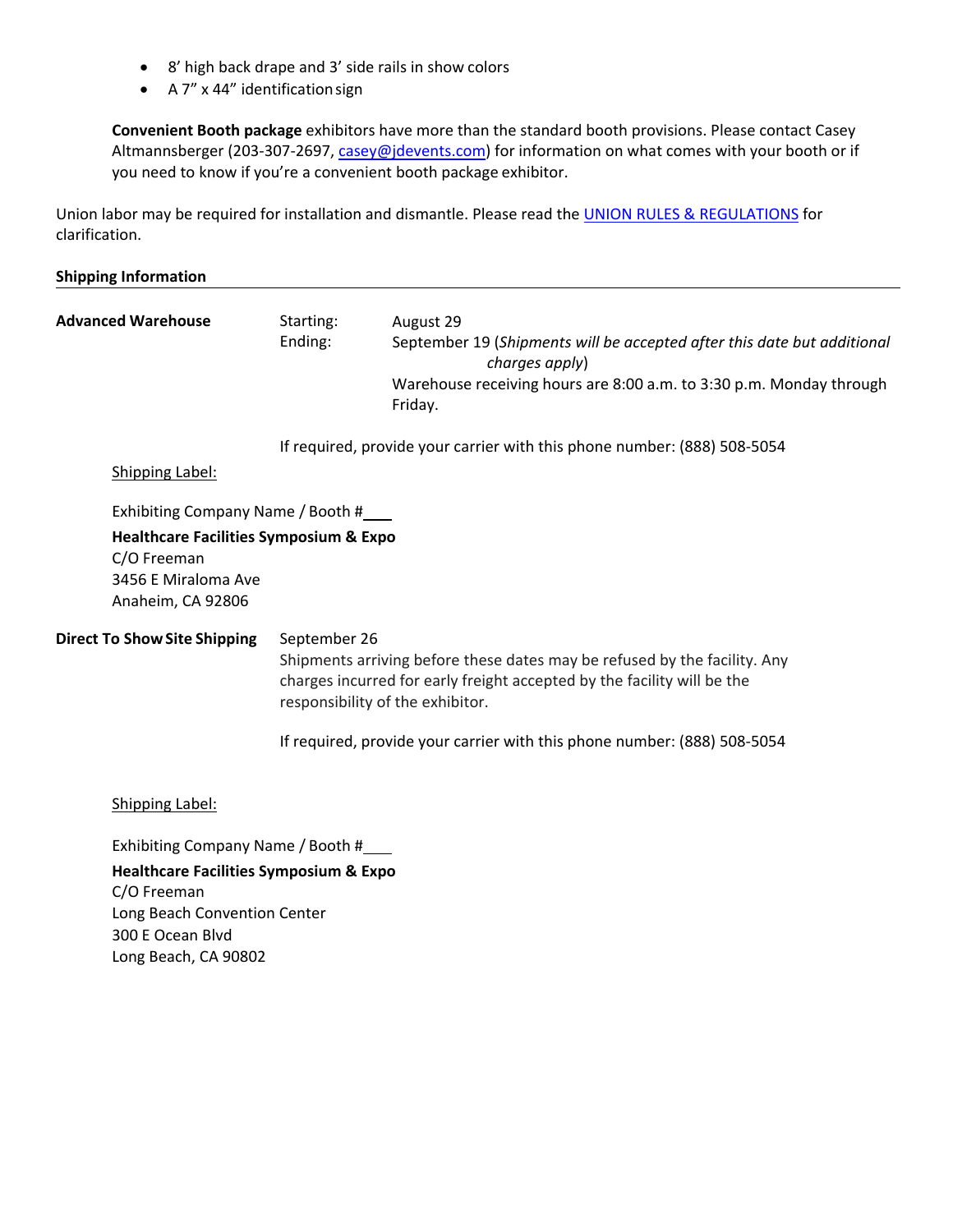

## **GENERAL INFORMATION**

*‐In Alphabetical Topic Order‐* 

#### **AMERICAN with DISABILITIES ACT**

Exhibitors shall be fully responsible for complying with the American with Disabilities Act (ADA) with regard to booth space, including but not limited to, wheelchair access provisions. Exhibitors shall indemnify, hold harmless and defend Healthcare Facilities Symposium & Expo, JD Events, LLC, its officers, directors, agents, members and employees against claims, liabilities, losses, damages and expenses (including attorney's fees and expenses) resulting from and arising out of the exhibitors' failure or allegations of exhibitors' failure to comply with provisions of the ADA. Information regarding ADA compliance is available from the US Department of Justice ADA Information Line at 1‐800‐514‐0301.

#### **BOOTH APPROVAL GUIDELINES ‐ Due November 5th**

All exhibitors occupying 400 or more square feet or those exhibitors with a Peninsula/End Cap booth must submit drawings or rendition of their intended booth for consultation and approval by show management. The detailed drawing/rendition should include dimensions, exhibit layout, structure walls, signage, towers, product, locations, etc.

All drawing and consultations should be directed to Lou Mancini (lou@jdevents.com or 203-307-2692)

#### **BOOTH CONTENTS AND SERVICES**

While a few Exhibitors bring everything necessary for an exhibit, most Exhibitors need to rent materials for their booths. Order forms for a variety of materials and services are included in this online service manual.

- 1. *Utilities*: Electric, telephone, Internet connection, etc.
- 2. *Furnishings*: Pre‐fab exhibits, furniture, etc.
- 3. *Services*: Labor, drayage, cleaning, audio/visual, photography, floral, etc.

#### **Hints & Suggestions:**

- Identify your needs and order early. Ordering early also secures services/rentals at a discounted rate. See Exhibitor Checklist & Timeline for discount deadlines.
- Keep a copy of all order forms (with payment information) and bring it to the Show. If you are not going to the show, give it to the person going to the show.
- Upon arrival, go to your booth and confirm that all orders have been filled to yoursatisfaction.

NOTE: While an attempt has been made to list as many services and vendors as possible, you may require something that is not listed. Information concerning a wide variety of exposition needs, such as custom exhibit rentals, part-time *staff, general shipping information, etc. is available by contacting Casey Altmannsberger (203‐307‐2697, casey@jdevents.com) or Lou Mancini (203‐307‐2692, Lou@jdevents.com)*

#### **BOOTH EQUIPMENT**

The standard booth equipment that is included in the rental of your booth consists of polished aluminum telescopic Frames (pipe) with flameproof draperies. Backdrops are 8' high and side rails are 3' high.

**Convenient Booth package** exhibitors have more than the standard booth provisions. Please contact Casey (203-307-2697, casey@jdevents.com) for information on what comes with your booth or if you need to know if you're a convenient booth package exhibitor.

#### **Hints & Suggestions**:

• Read the "Display Rules and Regulations".

Leave some space (about 12") behind your booth for ease of access.

Read the move in/move out schedule carefully. This is an area in which careful planning can save money and time. Please plan accordingly.

If you have any conflicts or are unable to comply with the dates and times, contact Casey immediately!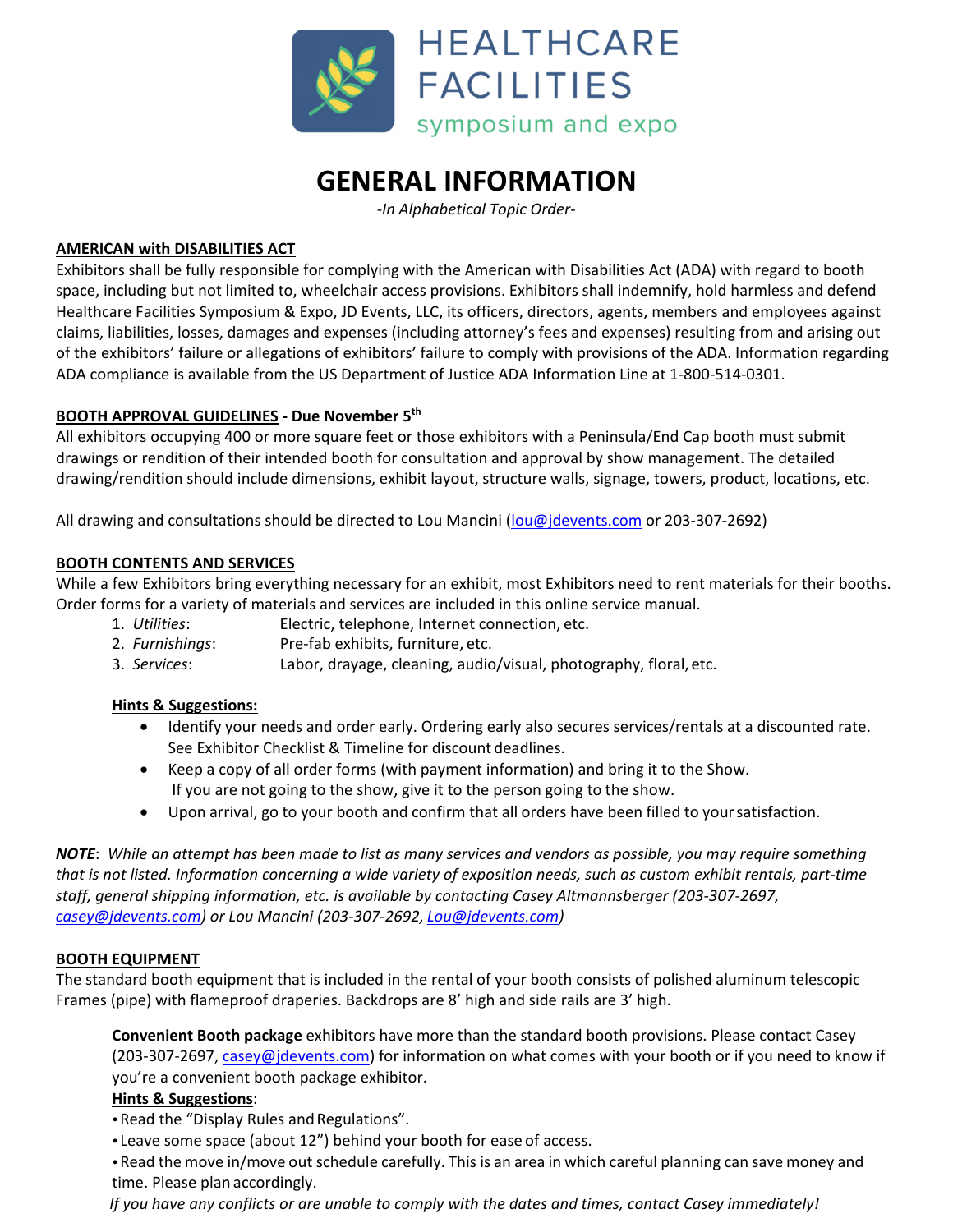#### **BOOTH SET‐UP GUIDELINES**

Only exhibitor appointed contractors (EACs) or exhibiting company personnel are permitted on the show floor during move-in and move-out periods. NO one under the age of 18 is permitted in the exhibit hall at any time.

All exhibitor booths should comply with all federal, state and local codes. Show management complies and defers to any policy the Fire Marshal mandates. Should your exhibit layout, design, structure and/or electrical not conform you will be asked to modify it on‐site at your expense.

#### **BOOTH SPACE TERMS and CONDITIONS**

All terms listed on the back of the contract you signed will apply to ALL exhibitors throughout move‐in periods, shows days and move‐out periods. If you have any questions, please contact your sales representative or Lou Mancini at 203‐ 307‐2692.

#### **CATERING POLICY**

Long Beah Convention Center is the exclusive catering contractor for the venue. Outside food or beverage (including logo bottled water) is not permitted. A corkage fee will be charged for any food or beverage not purchased through the Long Beach Convention Center. For information on catering services view the Exhibitor Service Manual page.

#### **CRATE/CARTON STORAGE & RETURN PROCEDURES**

Fire Marshal regulations *STRICTLY* prohibit exhibitors from storing empty crates and boxes in their booth or behind their display during the show period. Exhibitors should properly mark crates and cartons with Freeman "EMPTY" stickers and place in aisle for 'show hours' storage. The crates/cartons will be picked-up, stored and returned to the booth at no charge. Empty labels will be available at the Freeman Exhibitor Service Desk.

Move‐in: please be considerate of your neighbor with placement of crates and cartons. Note certain aisles are designated "freight free" and need to be kept clear of any and all crates and cartons through move‐in and move‐ out.

Move-out: at the close of the show the carpet needs to be removed follow by the distribution of the empty crates/cartons. First empties should be returned approximately one (1) hour after the close and can take up to three (3) hours to complete. Please be patient and plan accordingly.

#### **EXHIBITOR APPOINTED CONTRACTOR (EAC)**

Exhibitors using the services of display firms/ independent contractors must notify Show Management and the general contractor in writing **no later than August 26th**. Use this EAC Form. Notification must include a current insurance certificate of your EAC, which includes general liability coverage (minimum \$1,000,000), injury and property damage coverage, and workmen's compensation insurance. The contractor agrees to abide by all rules and regulations of the building, Show Management governing unions, and event rules and regulations.

**Additional Insured** should be listed as follows: Freeman Companies

JD Events, LLC, dba Healthcare Facilities Symposium & Expo Long Beach Convention Center

#### *The certificate must cover the inclusive dates of the show (September 26 – 28, 2022).*

#### **EXHIBITOR BOOTH STAFF REGISTRATION**

To facilitate registration, we ask that all exhibitors pre‐register their staff on‐line by using the Exhibitor Registration Portal. Badges will be available on‐site at the Exhibitor Registration Counters.

- 1. Persons under the age of eighteen (18) are not allowed on the Exhibit Floor at anytime.
- 2. No badges will be mailed, nor will registration be taken bytelephone.
- 3. Badges must be worn at all times in the Exhibit Hall.
- 4. Upon presentation of proper company identification, badges may be picked up at the Exhibitors Registration Desk.

#### *Exhibitors may pick up their own badge only.*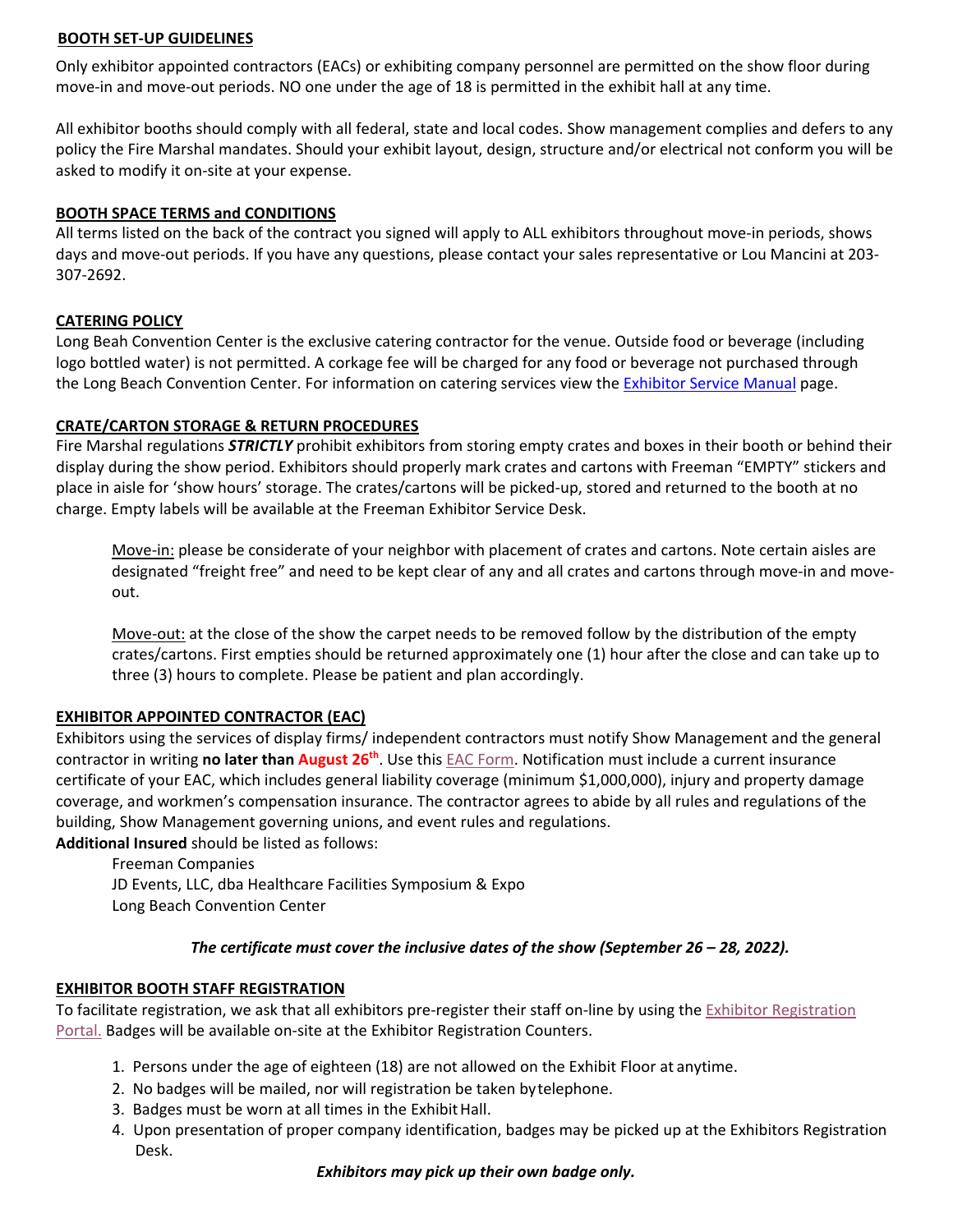#### **There are two types of Exhibitor Badges…**

The first type is a regular Exhibitor Badge. Exhibitors get 4 Exhibitor badges per 10x10 booth at no cost. Additional Exhibitor Badges can be purchased for \$195 each. With the regular Exhibitor Badge, you can attend Learning Lounge sessions, Keynotes, and Exhibit Floor Receptions in addition to access to the exhibit hall during move in, move out and exhibit hall hours.

The second type is an Exhibitor Conference Badge. Exhibitors get 1 complimentary Exhibitor Conference Badge per 10x10 booth. Additional Exhibitor Conference Badges can be purchased at 25% off the current registration price. With the Exhibitor Conference Badge, you can attend all of the conference sessions, conferee lunches and breakfasts, Learning Lounge sessions, Keynotes and Exhibit Floor Receptions in addition to access to the exhibit hall during move in, move out and exhibit hall hours.

#### **EXHIBITOR SERVICES AREA**

An Exhibitor Services Desk will be located in or around the exhibit hall. This area will have service representatives for labor, furniture, utilities, booth cleaning, and shipping.

Show Management may be contacted by going to the Exhibitor Registration Desk or the Sales Office located on the exhibit floor.

The person in charge of your exhibit should carefully inspect and personally sign for all work order forms. If you disagree with a bill presented for your signature, question it immediately. If you cannot come to a satisfactory agreement with the contractor, contact Show Management. *Do not put it off!* Once the Show has ended it becomes very difficult to resolve differences.

#### **EXHIBIT HALL GUARD SERVICE**

Show Management will provide a 24-hour guard service from move-in of freight until all crates and materials have been removed at the end of the Show. The guard service will provide fixed posts at the entrances as well as walking posts throughout the Exhibit Hall. All exhibitors and booth personnel must have Exhibitor Badges in order to have access to the Exhibit Hall.

Once the Show opens, ONLY exhibitor personnel are allowed in the Exhibit Hall one hour before and 30 minutes after the scheduled Show hours. Please do not schedule any meetings or appointments during these times with anyone other than properly badged exhibitor personnel.

#### Security for an individual booth and its contents is the responsibility of each Exhibitor. Show Management is not *responsible for lost or stolen articles.*

#### **Hints & Suggestions:**

- Use common sense! If in doubt take the necessary precautions to preventloss.
- Remove all small items on a nightly basis.
- Rent a security cage for larger items.
- Hire a private security guard.
- Clearly mark all small items and easily transportable items with your company and contactinformation.
- Have replacements available either on-site, at a local distributor or on stand-by at your office for overnight shipment.
- Do not list contents on outside of boxes. (e.g.: Box #1‐ Personal Computer)
- Carry a detailed list of what you ship, in which box it was packed, and repack it in the same manner. Keep a copy with you and in your office and check your shipment when you arrive at the show and when it returns to you after the event.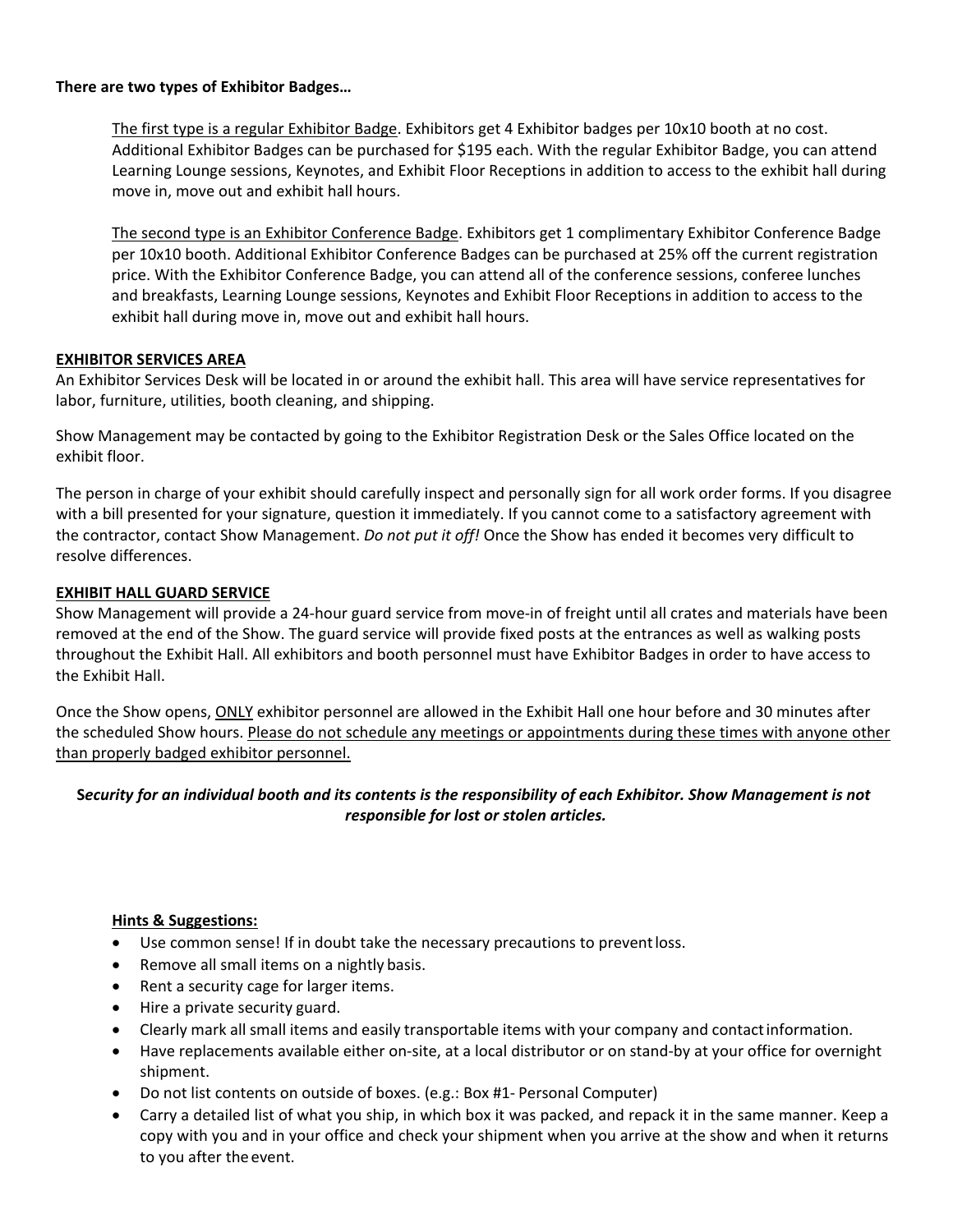#### **HANGING SIGNS**

Linear booths (in line booths) may not exceed the height of 8' for signage. Hanging signs are not permitted for linear booths.

No items can be posted on, tacked, nailed, screwed, or otherwise attached to columns, walls, floor, ceiling, furniture or other property of the convention center. The cost of repairing damages inflicted by the exhibitor, its employees, contractors or representatives to the convention center will be billed to and paid for by the exhibitor.

Signs may not exceed the maximum height limitation of 24 feet.

#### **INSURANCE**

**All Exhibitors** must carry worker's compensation, commercial general liability including products and completed operations, independent contractors, personal injury and blanket contractual liability insurance at limits of at least \$1,000,000 per, \$1,000,000 aggregate. These coverages must be evidenced by a Certificate of Insurance with a 30‐day notice of cancellation provision to the holder.

The insurance should be maintained through your company. Coverage provides for your physical booth and any materials shipped – **NOT** for services ordered or delivered by our official service providers. Exhibitors are responsible for payments of all services ordered and delivered by contractors should the event be cancelled for any reason‐i.e. 'acts of god', blizzards, strikes, terrorism, earthquakes, fire, floods, war, riot etc. If you need to purchase additional insurance coverage please contact your insurance agent or Rainprotection Insurance.

Healthcare Facilities Symposium & Expo assumes no liability for any loss, damage or injury to any property of the Exhibitor or to any of its officers, agents, employees or contractors, whether attributable to accident, fire, water, theft or any other cause whatsoever. Neither the Show Management, nor the owners or lessors of the exhibition premises will assume any responsibility for exhibitor's property against damage, loss and theft.

| <b>Additional Insured</b> should be listed as follows:     | <b>Certificate Holder:</b> |
|------------------------------------------------------------|----------------------------|
| <b>Freeman Companies</b>                                   | JD Events LLC              |
| JD Events, LLC, dba Healthcare Facilities Symposium & Expo | 1300 Post Road, Suite 209  |
| Long Beach Convention Center                               | Fairfield. CT 06824        |
|                                                            |                            |

#### **The certificate must cover the inclusive dates of the show (September 26 – 28, 2022).**

#### Please submit your Certificate of Insurance to Casey (casey@jdevents.com or 203-307-2727 fax) by August 26<sup>h</sup>

#### **LIABILITY OF EXHIBITS AND MERCHANDISE**

Exhibitors are liable for any damages to floors, walls, or columns of the exhibit building. No cement or paste is to be used for fastening floor coverings. Tape used to secure carpets, linoleum or tile should have a cloth rather than a paper binding to facilitate its complete removal from the floor. Show Management will hold the exhibitor responsible for removal of all tape or adhesives placed on the exhibit floor.

#### **LITERATURE DISTRIBUTION AND TRAFFIC**

Canvassing in any part of the Exhibit Hall, adjacent lobbies or corridors is prohibited. Printed or product promotion materials may be distributed only at the Exhibitor's booth or as authorized by Show Management. Exhibitors must restrict their activities to the space for which they have contracted. Any unauthorized solicitation, whether by an exhibitor or attendee, should be brought to the attention of Show Management. Demonstration areas must be organized within the exhibitor's space, so as not to interfere with any aisle traffic.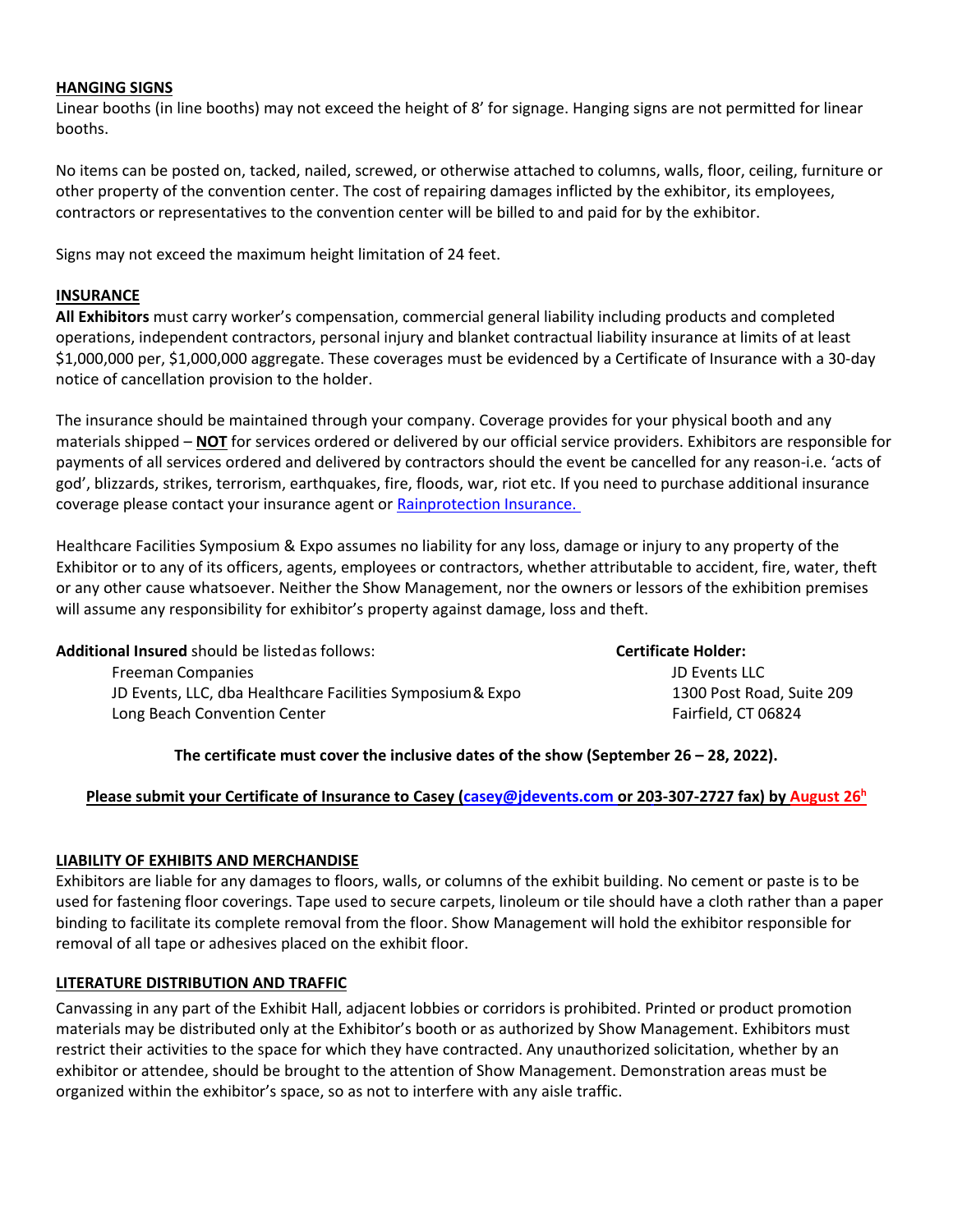#### **NO SMOKING POLICY**

Healthcare Facilities Symposium & Expo has established a no smoking policy for this event. As the EXPO is considered an integral part of the show, the no smoking policy applies to Expo Hall, all areas within, and the meeting rooms. Exhibitors (and anyone working in their booth) found in violation of this policy will risk penalties, including booth closure and forfeiting the right to exhibit in future Healthcare Facilities Symposium & Expo events.

#### **PHOTOGRAPHY/VIDEOTAPING**

Photographing or videotaping any exhibit booth other than one's own contracted booth, is strictly prohibited. An exhibit booth and/or products(s) maybe photographed or videotaped only with the express written permission of the contracted exhibitor of that booth. Photographing or videotaping common areas or the show in general requires the written permission of the show management.

#### **REGISTRATION AREA**

The Registration Area is reserved for the distribution of registration‐related materials and materials approved by Show Management. No literature distribution or soliciting is permitted in this area.

#### **RULES & SHOW POLICIES**

Healthcare Facilities Symposium & Expo shall have full authority to interpret or amend rules, and its decision is final. All issues not addressed are subject to the decision of Healthcare Facilities Symposium & Expo's management. These rules, regulation and policies have been formulated in the best interest of all exhibitors, the event and Healthcare Facilities Symposium & Expo. Full cooperation will ensure a successful meeting for exhibitors and attendees. Healthcare Facilities Symposium & Expo reserves the right to base all decisions on the best interest of all concerned parties. All decisions are final.

#### **SHIPPING/DROPPING OFF YOUR EXHIBIT**

Generally, there are three ways to get your exhibit to the Exhibit Hall:

- 1. *Advanced Warehouse***‐** Freight shipped to the Advanced Warehouse will be placed in the Exhibit Hall first and will be in your booth when you arrive the dayof set‐up.
- 2. *Direct to the Exhibit Hall***‐** Freight shipped directly to the Exhibit Hall must arrive during the targeted move‐in period (September 26<sup>th</sup>). Shipments will be received on a first-come, first-served basis at the discretion of the Service Contractor, based on the targeted plan.
- 3. *Hand‐Carried Items***‐** Exhibitors are allowed to carry in a limited number of materials. Generally, the rule is what one person can hand‐carry in one trip is acceptable. (If your booth has three people, you can each make one trip). Small luggage carriers are the only wheeled vehiclespermitted.

Show management recommends and suggests sending your freight to the Freeman contractor's warehouse to avoid delays and missing deliveries etc on the day of set‐up. This will also ensure that your material will be in your booth when you arrive for set-up.

#### **Hints & Suggestions**

- To avoid a drayage charge, which is based on a two hundred pound minimum (200 lb.), some exhibitors will have display materials (i.e. brochures, samples and handouts) shipped to their hotels and then carry them in.
- When contracting an "overnight" shipper, check on how long it takes them to trace a lost shipment. Some companies take two days, which is too long in the Trade Showbusiness.
- Make sure to bring copies of all shipping forms and payments withyou on site.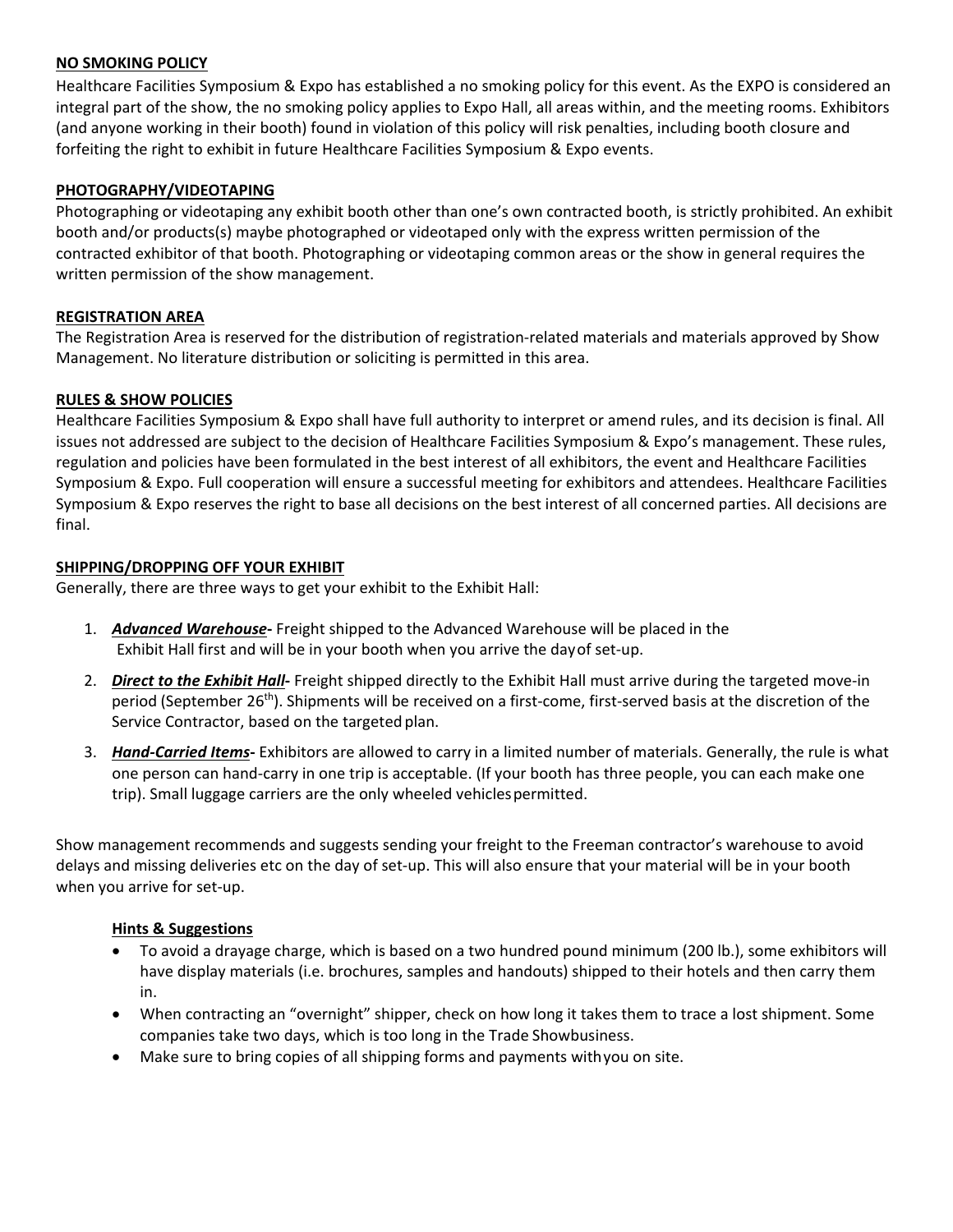#### **SOUND LEVEL AND NOISY APPARATUS**

Exhibitor's sound level shall not intrude or violate the rights of any and all adjacent exhibit areas. Show Management shall have absolute control over the implementation of this procedure, the intent of which is that sound systems, equipment, or demonstrations shall not be audibly objectionable to neighboring exhibitors. Show Management will inform the exhibitor of the violation. The exhibitor shall correct the violation immediately upon notice. If the exhibitor fails to correct the violation, Show Management is authorized to cut-off the supply of electricity without any liability.

#### **TIPS FOR SUCCESSFUL EXHIBITING**

To make the most of your exhibiting experience here are a few tips for your booth personnel:

- Make sure that the staff is knowledgeable about your product/service
- Have booth staffed at all times
- Do not sit in the back or the corner of booth on a cell phone or behind a computer leaving you unapproachable to potential customers.
- Stand at the edge of your booth greeting attendees as they walk by.
- Wait until after the scheduled lunch period to eat. This is a very high traffic time and if you are sitting down eating you are unapproachable to potential customers.

#### **VIDEO TAPING**

Show Management must approve all videotaping. Contact Show Management in advance with your specific requests.

*Continue to next section – DISPLAY RULES & REGULATIONS….*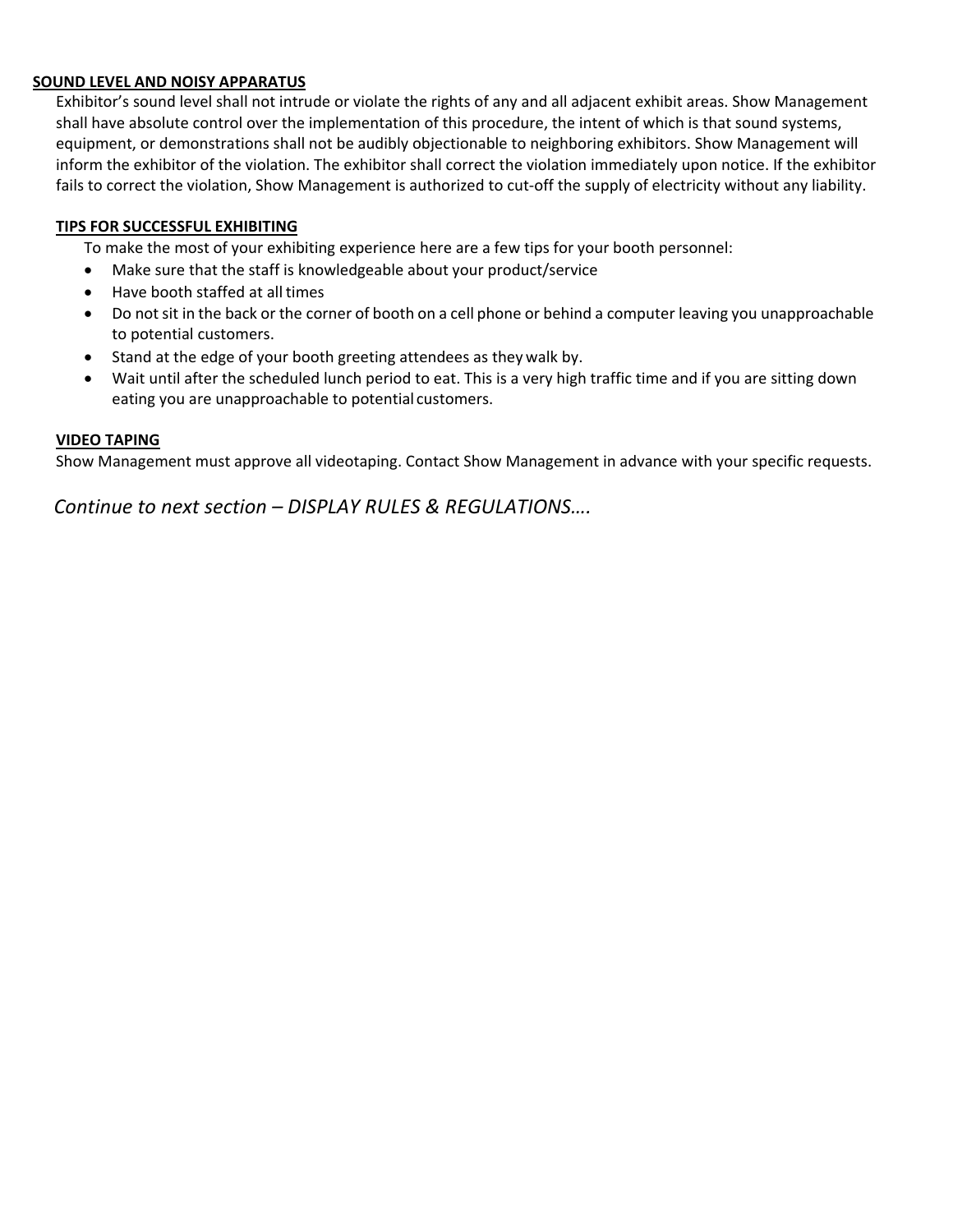

# **Display Rules & Regulations**

#### **Installation Deadlines**

Exhibition space must be occupied by Tuesday September  $27<sup>th</sup>$  at 3:30 pm. If not, and management has not been advised of the delay, the booth space will be considered abandoned and will be used at the discretion of the management.

#### **Booth Height Regulations**

Inline booth displays, pop-ups, materials etc. may not exceed a height of 8'. Any material over 4' in height must be displayed in the back 4' of the booth so as not to obstruct site lines of neighboring exhibitors.

#### **Booth Approval**

#### **Deadline: August 26th**

All exhibitors occupying 400 or more square feet or those exhibitors with a Peninsula/End Cap booth must submit drawings or rendition of their intended booth for consultation and approval by show management. The detailed drawing/rendition should include dimensions, exhibit layout, structure walls, signage, towers, product, locations, etc.

#### **Finished Surfaces**

Any portion of the exhibit bordering another exhibitor's booth must have the back side of that portion finished and must not carry identification signs or other copy that would detract from the adjoining exhibit.

#### **Exposed Walls**

All exposed parts of constructed displays must be finished to present an attractive appearance when viewed from aisles or other adjoining booths. Exposed back and sidewalls may not display copy, logos, graphics, or other advertising if they adjoin a neighboring booth.

#### Exhibitors using curved pop-up backdrop/displays are required to provide masking drape at their expense if the **curvature exposes more than 3 feet of the back scaffolding.**

#### **Hanging Signs**

Linear booths (in line booths) may not exceed the height of 8' for signage. Hanging signs are not permitted for in line booths.

No items can be posted on, tacked, nailed, screwed, or otherwise attached to columns, walls, floor, ceiling, furniture, or other property of the convention center. The cost of repairing damages inflicted by the exhibitor, its employees, contractors, or representatives to the convention center will be billed to and paid for by the exhibitor.

Signs may not exceed the maximum height limitation of 24 feet.

#### **Obstruction of Aisles of Booths**

The aisles are the property of the entire show, and each exhibitor has the responsibility to assure the proper flow of traffic through the exhibit hall. Any demonstration or activity, which results in obstruction of aisles, prevents ready access to nearby exhibitor's booths or otherwise creates a hazardous condition, is an infringement on the rights of other exhibitors. The aisles must not be obstructed at any time.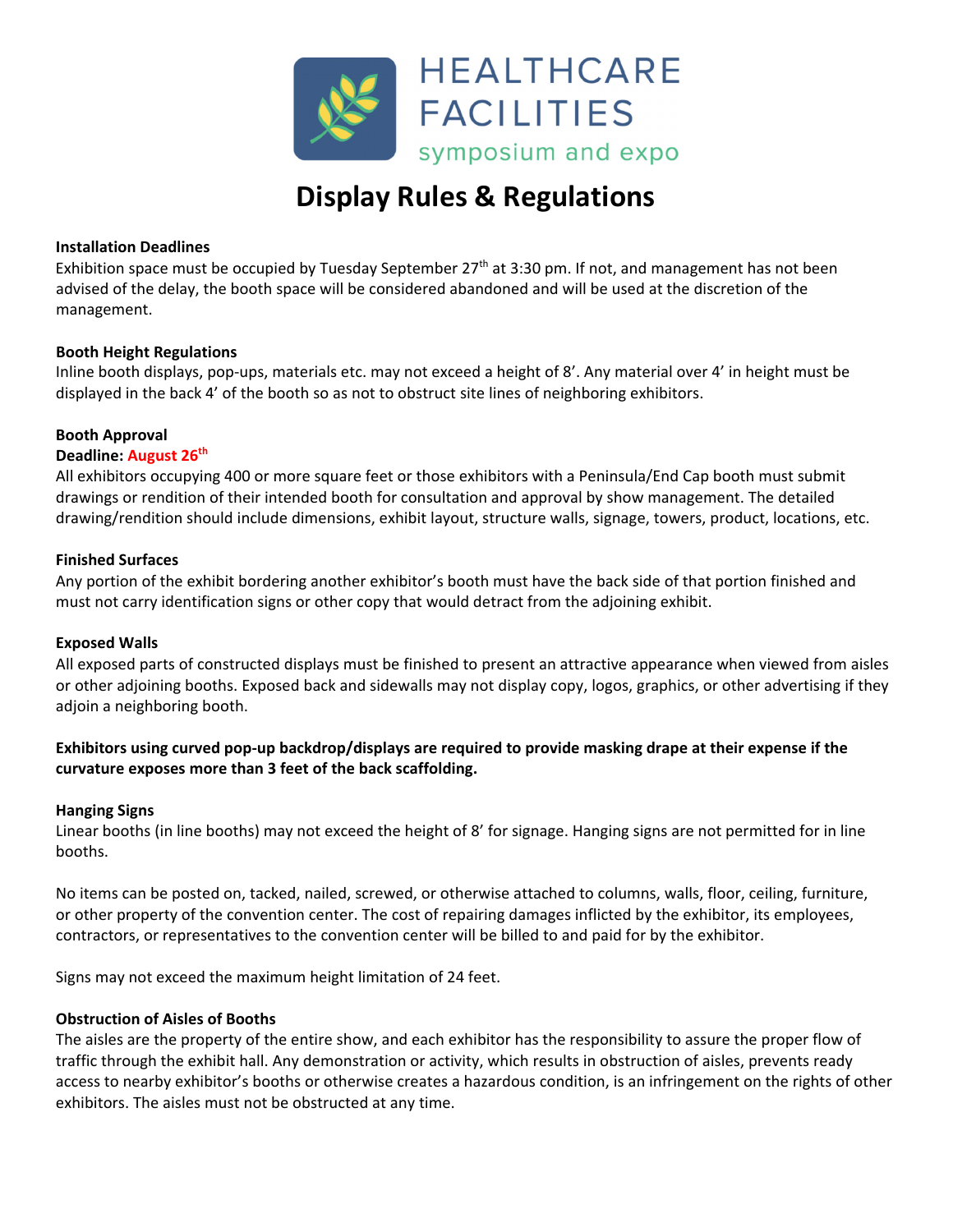#### **Restricted Activity**

The distribution of literature, promotional items, samples, etc. is restricted in location to your contracted exhibit space. Any distribution or other activity interfering with the activities or neighboring exhibitors or obstruction of aisles will not be allowed.

Photographing or videotaping any exhibit booth other than one's own contracted booth, is strictly prohibited. An exhibit booth and/or products(s) maybe photographed or videotaped only with the express written permission of the contracted exhibitor of that booth. Photographing or videotaping common areas or the show in general requires the written permission of the show management.

#### **Fire Laws**

All display material **must** be flameproof. Wiring must comply with local fire department and underwriters' rules. Smoking in exhibits is forbidden. Exhibits must not block aisles; fire exits and fire extinguishers. No decorations of paper, pine bough, leafy decorations, free branches, or other combustible materials are allowed. NO storage behind exhibits is provided or permitted. Acetate and most rayon drapes are not flameproof and are prohibited.

#### **Sound Level**

Sound level of presentations must be maintained at a level so as not to prove disturbing to other exhibitors.

# **STANDARD BOOTH EQUIPMENT**

The standard booth is equipped with a polished frame (pipe), decorated with flameproof draperies in show colors. The back wall stands eight (8') feet high and is ten (10') feet wide. The sides are three (3') feet high.

Within this space, or multiples of it, you may erect your exhibit. Please consult the "Exhibit Height Regulations" in this document. Your booth will automatically come with a 7"x 44" company id sign, which will be printed using the company name from your signed contract.

*DRAPE:* Blue & White

*STANDARD SIZE:* 10' wide, 10' deep

8' high back wall with 3' sides



**Convenient Booth package** exhibitors have more than the standard booth provisions. Please contact Casey (203‐307‐ 2697, casey@jdevents.com) for information on what comes with your booth or if you need to know if you're a convenient booth package exhibitor.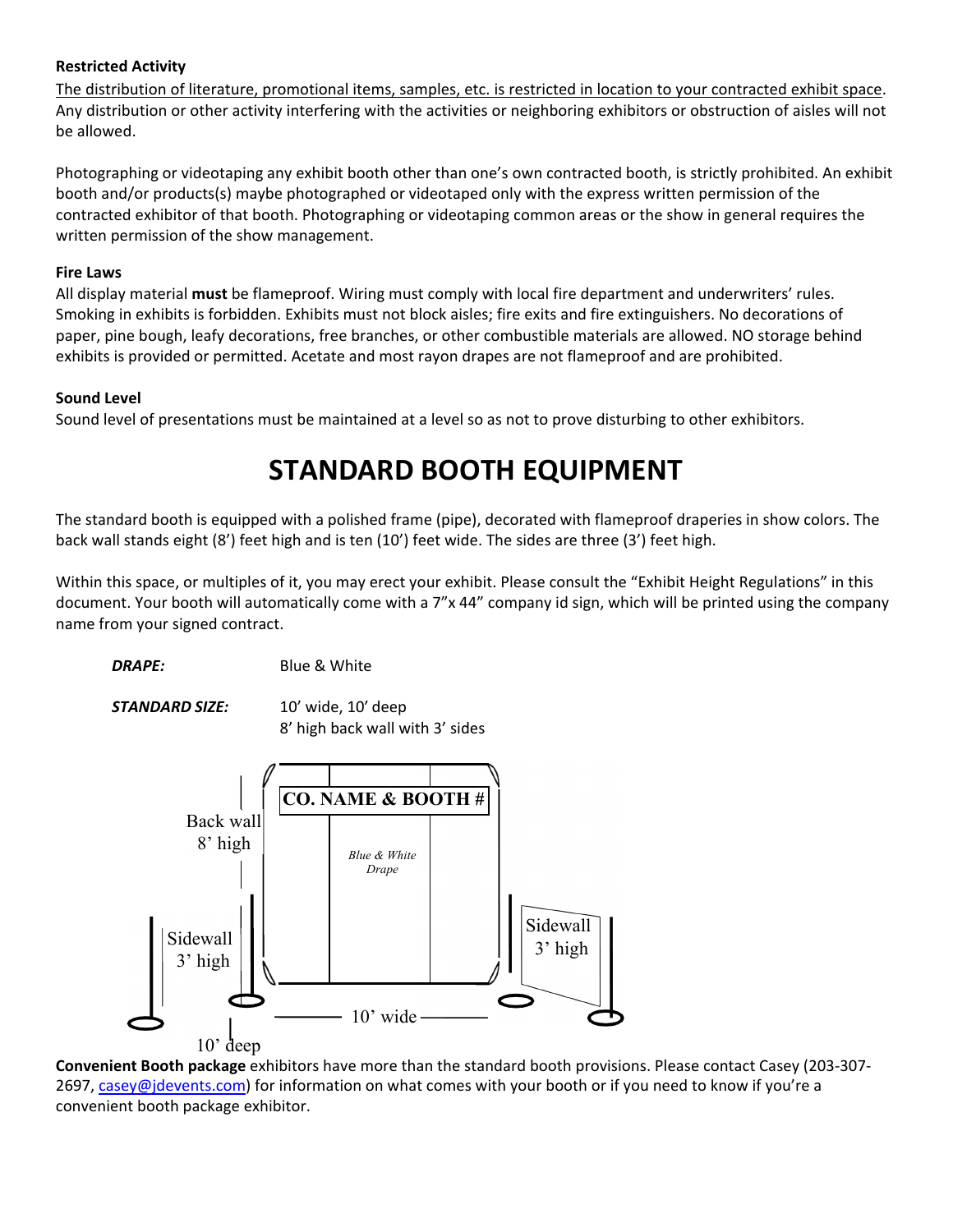# **EXHIBIT HEIGHT REGULATIONS**



All booths 20'x 20' and larger should submit a rendition to show management (attention Lou Mancini 203‐307‐2692 or lou@jdevents.com ) for consultation and **approval by November 5th**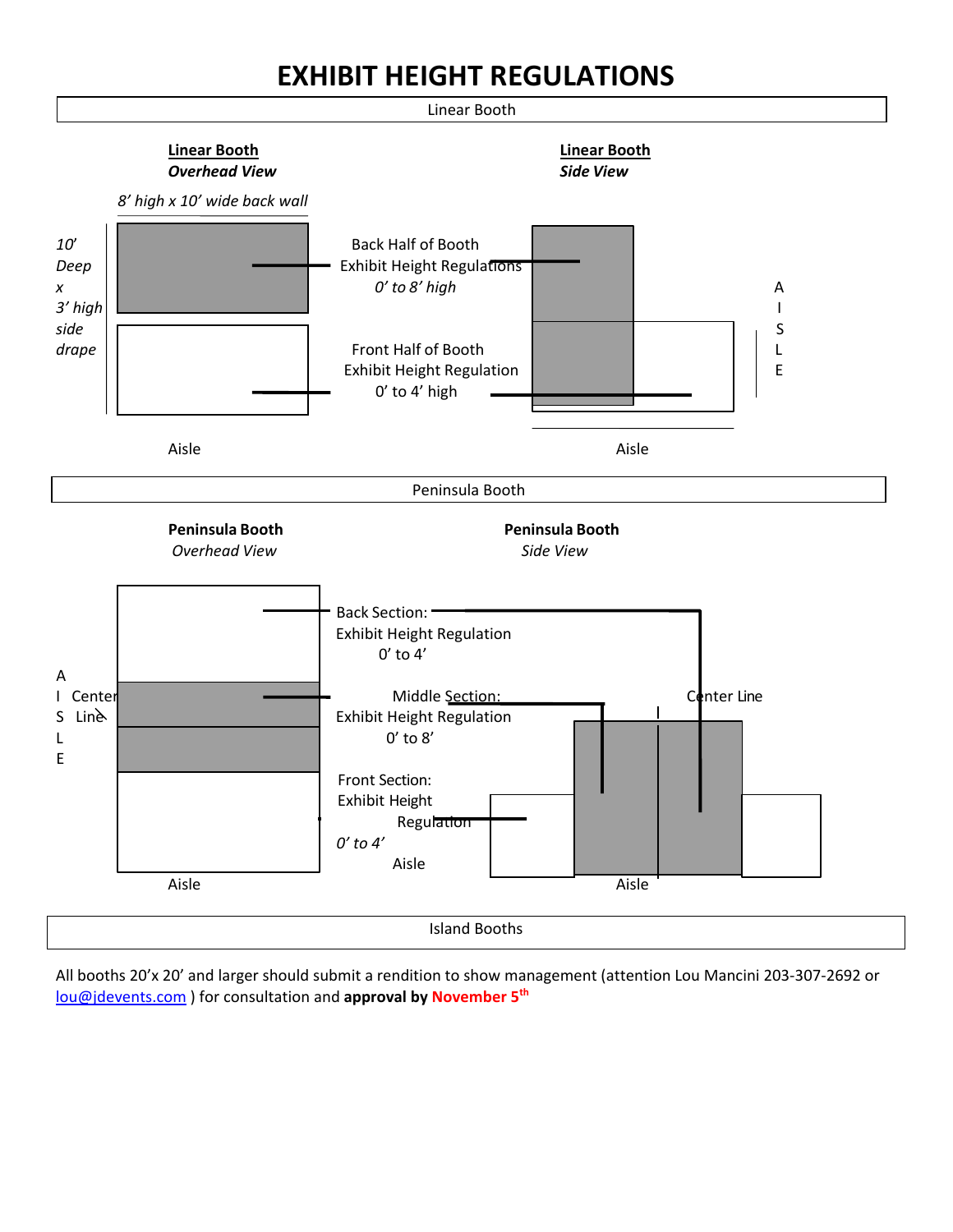

# **FAQs**

#### **1) Questions?**

*The entire Healthcare Facilities Symposium & Expo (HFSE) team is working hard to make this show a* great success. Please contact Casey (203-307-2697, casey@jdevents.com) or Lou Mancini (203-307-2692, *lou@jdevents.com) with any questions you might have. There are no questions too simple to answer.*

#### **2) I'm an exhibitor; do I need a Certificate ofInsurance?**

*Yes, all exhibitors are required to have insurance.*

*All Exhibitors must carry worker's compensation, commercial general liability including products and completed operations, independent contractors, personal injury, and blanket contractual liability insurance at limits of at least \$1,000,000 per, \$1,000,000 aggregate. These coverages must be evidenced by a Certificate of Insurance with a 30‐day notice of cancellation provision to the holder.*

*The insurance should be maintained through your company. Coverage provides for your physical booth and any materials shipped – NOT for services ordered or delivered by our official service providers. Exhibitors are responsible for payments of all services ordered and delivered by contractors should the* event be cancelled for any reason-i.e. 'acts of god', blizzards, strikes, terrorism, earthquakes, fire, floods, *war, riot etc. If you need to purchase additional insurance coverage please contact your insurance agent or Rainprotection Insurance.*

*Healthcare Facilities Symposium & Expo assumes no liability for any loss, damage, or injury to any property of the Exhibitor or to any of its officers, agents, employees or contractors, whether attributable to accident, fire, water, theft or any other cause whatsoever. Neither the Show Management, nor the owners or lessors of the exhibition premises will assume any responsibility for exhibitor's property against damage, loss, and theft.*

*Additional Insured should be listed as follows:*

*Freeman Companies JD Events, LLC, dba Healthcare Facilities Symposium & Expo Long Beach Convention Center*

#### **Certificate Holder:**

JD Events LLC 1300 Post Road, Suite 209 Fairfield, CT 06824

*The certificate must cover the inclusive dates of the show (September 26 – 28, 2022).*

*Please submit your Certificate of Insurance to Casey (casey@jdevents.com or 203‐307‐ 2727 fax) by August 26th*

#### **3) Help!!!!! This is my first trade show what do I need to know?**

Well, if you are reading this then you have started in the right place! There are many resources available to you *on the Exhibitor Services Manual online. View the Exhibitor Deadlines & Checklist, it will help keep you*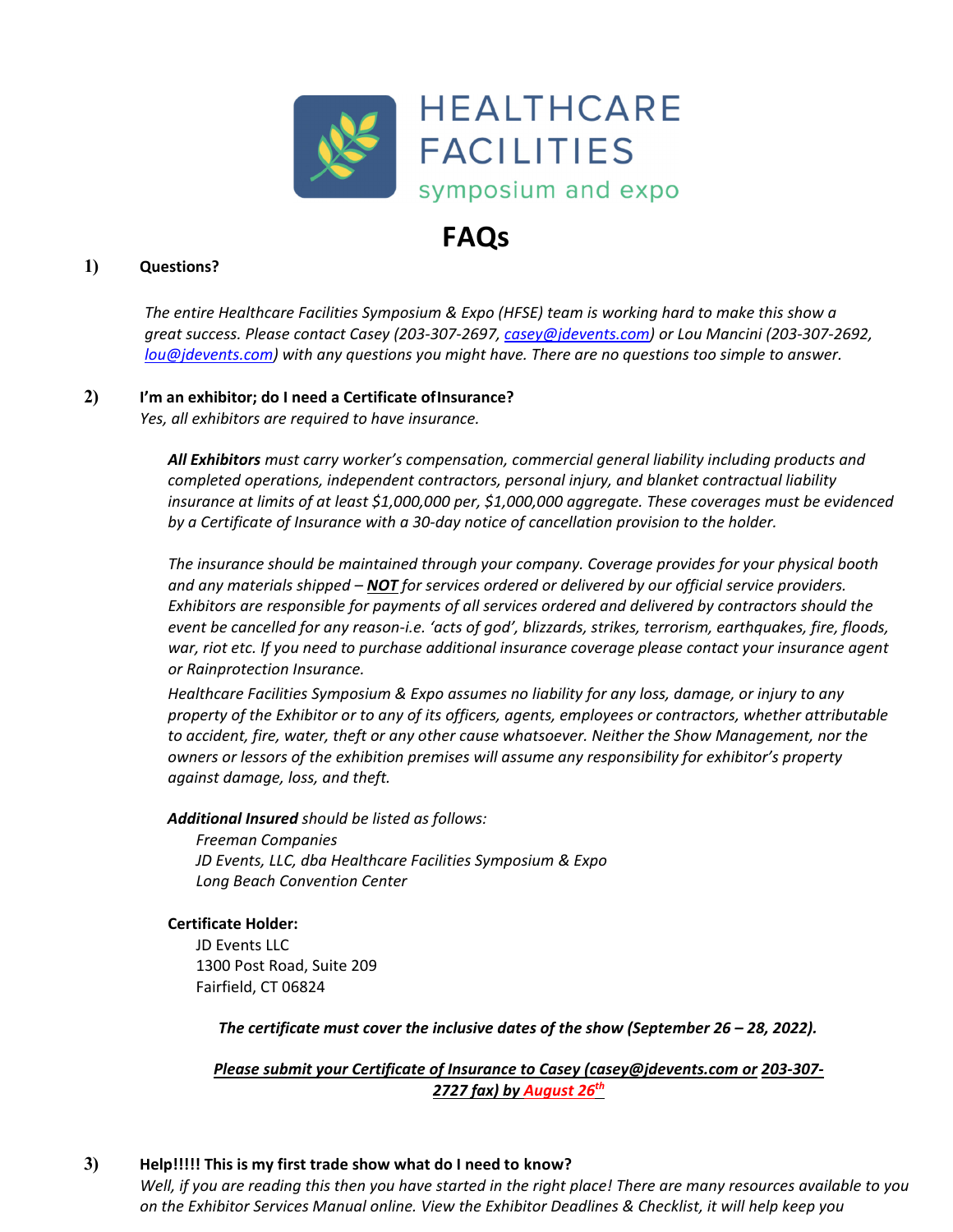*organized. Also, you should contact Casey (203‐307‐2697, casey@jdevents.com) or Lou Mancini (203‐307‐2692, lou@jdevents.com) and they will guide you through the process!*

#### **4) What comes standard with my booth?**

*The standard booth is equipped with a polished frame (pipe), decorated with flameproof draperies in show* colors. The back wall stands eight (8') feet high and is ten (10') feet wide. The sides are three (3') feet high.

**Convenient Booth package** exhibitors have more than the standard booth provisions. Please contact Casey (203-307-2697, casey@jdevents.com) for information on what comes with your booth or if you need to know if you're a convenient booth package exhibitor.

#### **5) I noticed I need my booth number to place orders, etc. Where can I find this?**

The Exhibitor List on the HFSE website or you can contact Casey (203-307-2697, casey@jdevents.com) or *Lou Mancini (203‐307‐2692, lou@jdevents.com) and they will look up your booth number for you.*

#### *6)* **What does my Exhibitor Badge give me access to?** *There are two types of Exhibitor Badges…*

The first type is a regular Exhibitor Badge. Exhibitors get 4 Exhibitor badges per 10x10 booth at no cost. *Additional Exhibitor Badges can be purchased for \$195 each. With the regular Exhibitor Badge you can attend Learning Lounge sessions, Keynotes, and Exhibit Floor Receptions in addition to access to the exhibit hall during move in, move out and exhibit hall hours.*

*The second type is an Exhibitor Conference Badge. Exhibitors get 1 complimentary Exhibitor Conference Badge per 10x10 booth. Additional Exhibitor Conference Badges can be purchased at 25% off the current registration price. With the Exhibitor Conference Badge you can attend all of the conference sessions, conferee lunches and breakfasts, Learning Lounge sessions, Keynotes and Exhibit Floor Receptions in addition to access to the exhibit hall during move in, move out and exhibit hall hours.*

#### 7) What do I do if I need to update my company information (description on the web, logo, exhibitor contact, **etc)?**

*Contact Casey (casey@jdevents.com or 203‐307‐2697) and she will help you.*

**8) Is there an advantage to Advanced Warehouse vs. Direct Shipping to Long Beach Convention Center?** *HFSE recommends using Advanced Warehouse shipping. This is the most effective method as your freight will be in your booth on the first day of move‐in.*

*The unloading of Direct Shipments at HFSE is based upon dock space at the Long Beach Convention Center, # of shippers at that moment and size of shipments on a truck, overall efficiencies/inefficiencies, and the marshalling yard. Direct shipments do not start to be handled until 1:00 PM Monday, September 26th.*

*There are variables beyond your control, so delays are often experienced from this shipping method. BE SAFE, SEND YOUR SHIPMENT TO THE ADVANCED WAREHOUSE!*

#### **9) Wow!!! How can I stay organized?**

Our Exhibitor Deadlines & Checklist will provide you with deadlines and contact info on all the outside vendors we *are using to make your show successful.*

#### 10) I am making plans for staff travel at the end of the show, when can my booth personnel expect to get **their crates back during 'teardown' on September 28th?**

Show management expects the first crates to be returned to the floor around 3:30 PM after the carpets are *removed. Remember the aisle carpet, miscellaneous furniture and other items need to be removed first. The* last crate should be delivered around 5:30 PM. It is highly recommended that if you have a detailed booth, *you leave either on a late flight Wednesday, September 28th or Thursday, September 29th.*